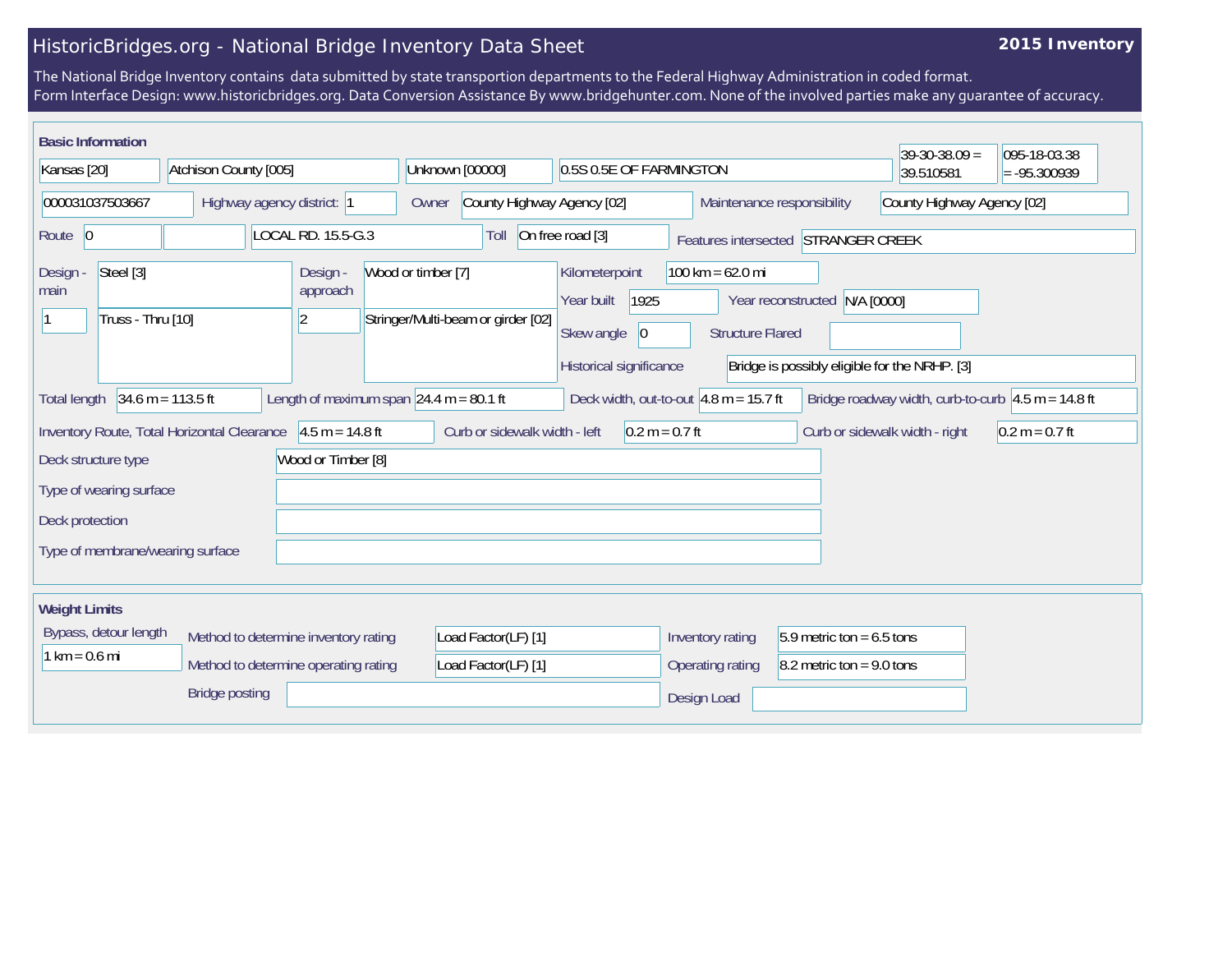| <b>Functional Details</b>                                                                                |                                                                                         |  |  |
|----------------------------------------------------------------------------------------------------------|-----------------------------------------------------------------------------------------|--|--|
| Average daily truck traffi<br><b>Average Daily Traffic</b><br>$ 10\rangle$                               | Year 2007<br>15<br>2030<br>%<br>Future average daily traffic<br>Year                    |  |  |
| Road classification<br>Local (Rural) [09]                                                                | Lanes on structure 1<br>Approach roadway width<br>$3.7 m = 12.1 ft$                     |  |  |
| Type of service on bridge Highway [1]                                                                    | Direction of traffic One lane bridge for 2 - way traffic [3]<br>Bridge median           |  |  |
| No parallel structure exists. [N]<br>Parallel structure designation                                      |                                                                                         |  |  |
| Type of service under bridge<br>Waterway [5]                                                             | Navigation control<br>Lanes under structure<br>$ 0\rangle$                              |  |  |
| $0 = N/A$<br>Navigation vertical clearanc                                                                | Navigation horizontal clearance $ 0 = N/A $                                             |  |  |
| Minimum navigation vertical clearance, vertical lift bridge                                              | $99.99 m = 328.1 ft$<br>Minimum vertical clearance over bridge roadway                  |  |  |
| Minimum lateral underclearance reference feature Feature not a highway or railroad [N]                   |                                                                                         |  |  |
| Minimum lateral underclearance on right $0 = N/A$                                                        | Minimum lateral underclearance on left $0 = N/A$                                        |  |  |
| Minimum Vertical Underclearance $ 0 = N/A$                                                               | Minimum vertical underclearance reference feature Feature not a highway or railroad [N] |  |  |
| Appraisal ratings - underclearances N/A [N]                                                              |                                                                                         |  |  |
|                                                                                                          |                                                                                         |  |  |
| <b>Repair and Replacement Plans</b>                                                                      |                                                                                         |  |  |
| Type of work to be performed                                                                             | Work to be done by contract [1]<br>Work done by                                         |  |  |
| Replacement of bridge or other structure because of<br>substandard load carrying capacity or substantial | Bridge improvement cost<br>310000<br>100000<br>Roadway improvement cost                 |  |  |
| bridge roadway geometry. [31]                                                                            | $42.7 m = 140.1 ft$<br>Length of structure improvement<br>Total project cost<br>415000  |  |  |
|                                                                                                          | Year of improvement cost estimate<br>2010                                               |  |  |
|                                                                                                          | Border bridge - state<br>Border bridge - percent responsibility of other state          |  |  |
|                                                                                                          | Border bridge - structure number                                                        |  |  |